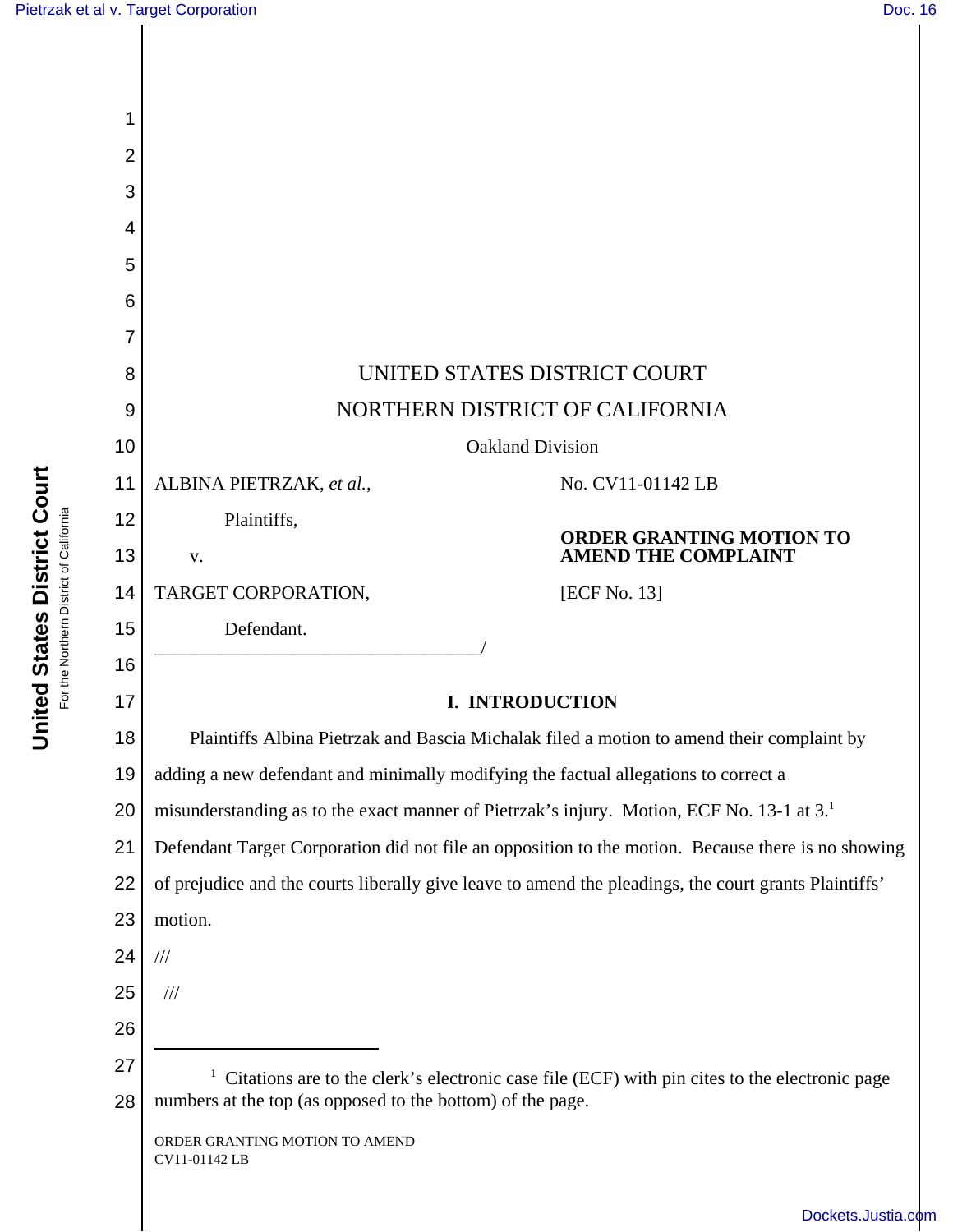## **II. FACTS**

In this diversity case, Pietrzak claims to have sustained serious personal injuries and damages, when she fell at a Target store at 5001 Junipero Serra Boulevard in Colma, California on November 22, 2010. Complaint, ECF No. 1 at 10. She alleges that she fell due to a change in friction of the floor due to an inappropriate floor wax. *Id.* Her daughter, Michalak, witnessed the fall and claims emotional distress damages. *Id.* at 12.

7 8 9 Plaintiffs filed their original complaint in the San Francisco Superior Court on January 14, 2011. *Id.* at 5. On March 9, 2011, Target removed the case to federal court based on diversity. Notice of Removal, ECF No. 1 at 2.

10 11 12 13 14 15 16 On March 11, 2011, Plaintiffs' counsel sent Target's counsel a letter asking Target to identify the provider of janitorial services to the store in Colma. Motion, ECF No. 13-1 at 2 (citing Einfeldt Decl., ECF No. 13-2 at 3, ¶ 5). On March 21, 2011, Target communicated that Excel Building Services, LLC provided the janitorial services to the store in Colma. *Id.* (citing Einfeldt Decl., ECF No. 13-2 at 2, ¶ 6). On May 18, 2011, Excel's insurance carrier contacted Plaintiffs' counsel, stating that the janitors were not on the floor at the time of the accident. *Id.* at 4 (citing Einfeldt Decl., ECF No. 13-2 at 3-4,  $\P\P$  10-12).

17 18 Plaintiffs now move to amend their complaint to add Excel, a non-diverse defendant, and to minimally change the factual allegations. *Id.*

19 20 21 After reviewing Plaintiffs' papers, relevant legal authorities, and the record in this case, the court finds this matter suitable for disposition without oral argument. *See* N.D. Cal. Civ. L.R. 7- 1(b). The court vacates the hearing set for September 1, 2011.

22

1

2

3

4

5

6

# **III. DISCUSSION**

#### 23 **A. General Evaluation as to Whether Plaintiffs May Amend Their Pleadings**

24 25 26 27 28 Under Federal Rule of Civil Procedure 15, after a responsive pleading is filed, "a party may amend its pleading only with the opposing party's consent or the court's leave." Fed. R. Civ. P. 15(a)(2). "The court should freely give leave when justice so requires." *Id.* This policy is applied with "extreme liberality." *See Eminence Capital, LLC v. Aspeon, Inc.*, 316 F.3d 1048, 1051 (9th Cir. 2003).

ORDER GRANTING MOTION TO AMEND  $CV11-01142$  LB  $2$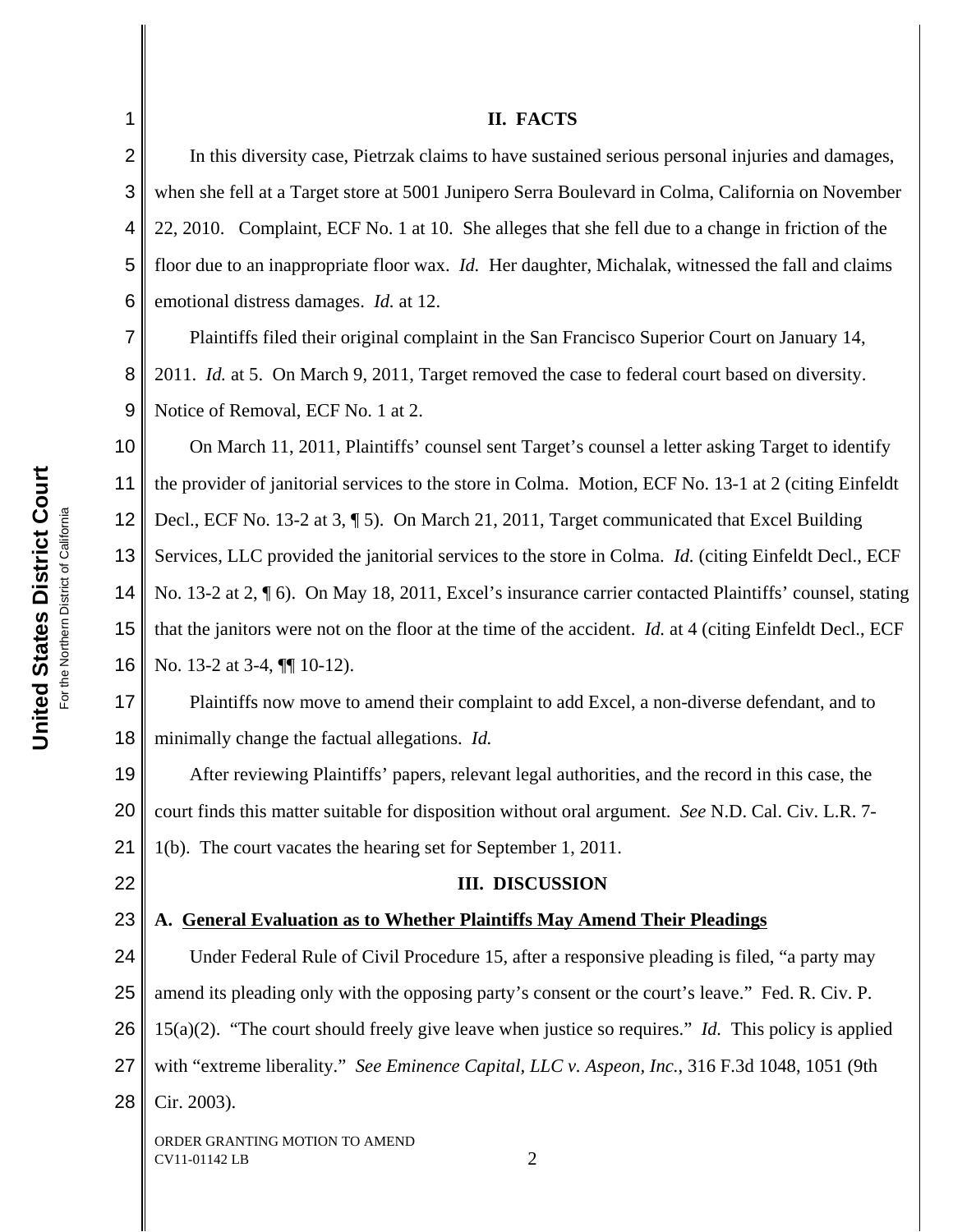1 2 3 4 5 6 7 8 9 A court considers five factors to determine whether to grant leave to amend: (1) bad faith; (2) undue delay; (3) prejudice to the opposing party; (4) futility of amendment; and (5) whether the plaintiff previously amended his complaint. *See Nunes v. Ashcroft*, 375 F.3d 805, 808 (9th Cir. 2004). Undue delay alone is insufficient to justify denial of leave to amend. *Jones v. Bates*, 127 F.3d 839, 847 n.8 (9th Cir. 1997). Of the factors, prejudice to the opposing party is the "touchstone of the inquiry under rule 15(a)" and "carries the greatest weight." *See Eminence Capital*, 316 F.3d at 1052. Absent prejudice or a strong showing on other factors, a presumption exists under Rule 15(a) favoring granting leave to amend. *See id.*The party opposing a motion to amend bears the burden of showing prejudice. *DCD Programs, Ltd. v. Leighton*, 833 F.2d 183, 187 (9th Cir. 1987).

10 11 12 13 14 15 16 17 Plaintiffs argue that Target Corporation would not be prejudiced because Target knew that it employed Excel and even disclosed its name to Plaintiffs' counsel before formal discovery began. Motion, ECF No. 13-1 at 4. Plaintiffs also assert that Excel will not be prejudiced because Plaintiffs' counsel has already been contracted by its insurance carrier, which argued that Excel has no liability because Excel's janitors allegedly had not yet cleaned the floor at the time of the injury. *Id.* (citing Einfeldt Decl., ECF No. at 3-4,  $\P$  10-12). Plaintiffs also claim that the slight factual changes should be allowed because they are based on new information and the claims still arise out of the same occurrence. *Id.* at 5.

18 19 20 Given the lack of opposition and the facts articulated by Plaintiffs, which highlight that the core allegations remain and that the changes came from new information, the court finds that there is neither bad faith nor prejudice to the opposing party.

21 22 23 24 25 26 The court also does not find undue delay. Plaintiffs learned Excel's identity on March 21, 2011. The parties informed the court of Plaintiffs' intention to file the motion on June 23, 2011. Joint Case Management Statement, ECF No. 11 at 2. Plaintiffs filed the motion on July 22, 2011. Motion, ECF No. 13 at 1. But the court finds that this four-month interval, which occurred while still early in the case, does not constitute undue delay. *Cf. Jackson v. Bank of Hawaii*, 902 F.2d 1385 (9th Cir. 1990).

27 28 Additionally, the court finds that the amendments would not be futile because they adequately state claims against Excel. Plaintiffs assert a negligence claim against Excel based on Pietrzak's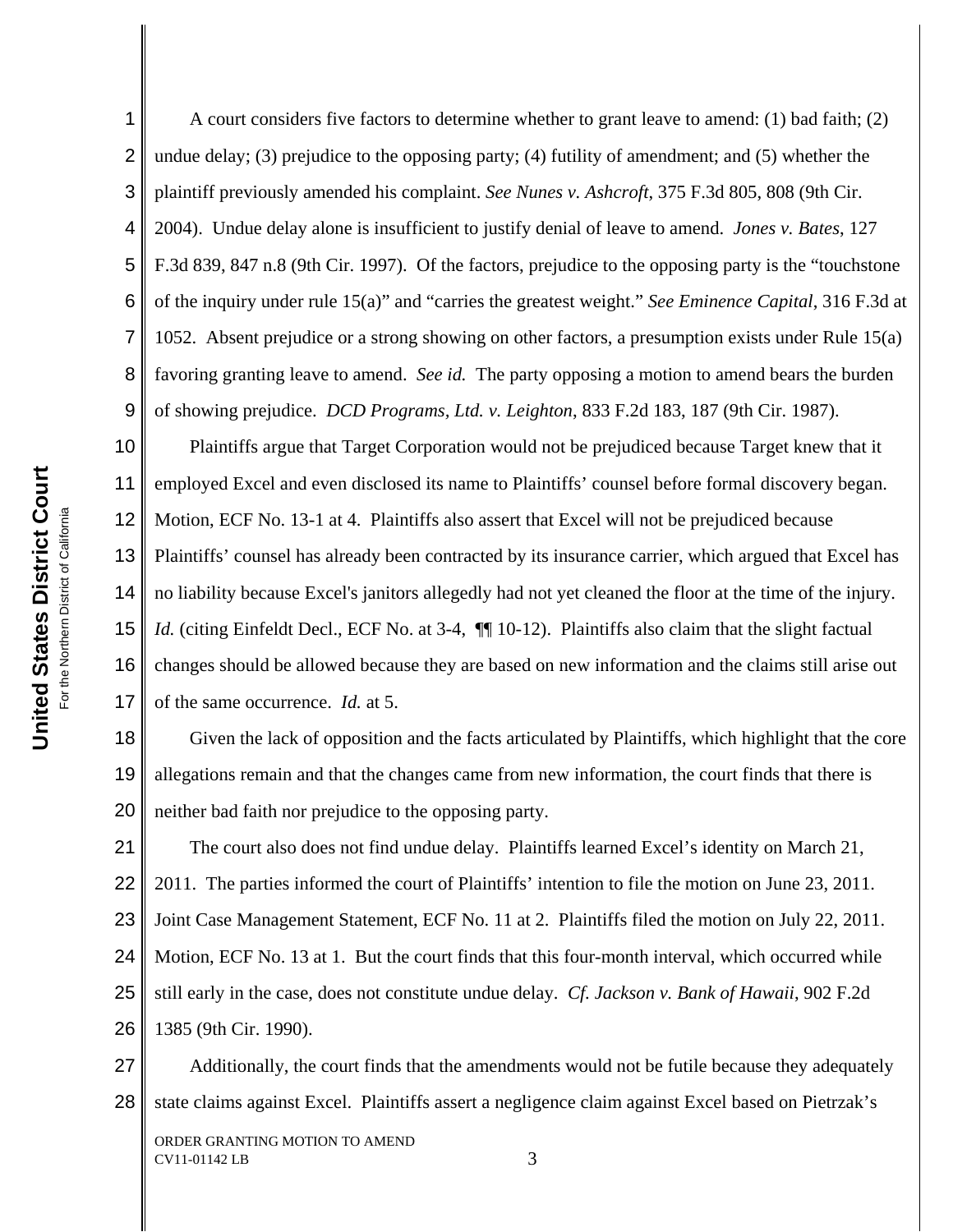17

1 2 3 4 5 6 7 8 alleged slip-and-fall injury. Proposed Amended Complaint, ECF No. 13-2 at 13. The elements of a negligence action are: (1) the defendant had a legal duty to conform to a standard of conduct to protect the plaintiff, (2) the defendant failed to meet this standard of conduct, (3) the defendant's failure was the proximate or legal cause of the resulting injury, and (4) the plaintiff was damaged. *Ladd v. County of San Mateo*, 12 Cal.4th 913, 917 (Cal. Ct. App. 1996); *but see Alcaraz v. Vece*, 14 Cal.4th 1149, 1167 (Cal. 1997) (holding that mere maintenance is not sufficient to establish premises liability). Plaintiffs allege all of these elements. Proposed Amended Complaint, ECF No. 13-2 at 13-15, ¶¶ 32-40.

9 10 11 12 13 14 15 16 Plaintiffs also assert a negligence claim against Excel based on Michalak's alleged emotional distress at witnessing her mother's accident. *Id.* at 15. "In the absence of physical injury or impact to the plaintiff himself, damages for emotional distress should be recoverable only if the plaintiff: (1) is closely related to the injury victim, (2) is present at the scene of the injury-producing event at the time it occurs and is then aware that it is causing injury to the victim and, (3) as a result suffers emotional distress beyond that which would be anticipated in a disinterested witness." *Thing v. La Chusa*, 48 Cal.3d 644, 647 (Cal. 1989). Plaintiffs allege all of these elements. Proposed Amended Complaint, ECF No. 13-2 at 15-16, ¶¶ 43-48.

Additionally, Plaintiffs have not previously amended their complaint.

18 In sum, all five factors favor granting the motion to amend the complaint.

#### 19 **B. Consideration of Effect of Adding Non-Diverse Party**

20 21 22 23 24 25 26 27 28 ORDER GRANTING MOTION TO AMEND If the court grants Plaintiffs' motion, they intend to add a new party whose joinder would destroy federal diversity jurisdiction. In such cases, the court may deny joinder or permit joinder and remand to state court. 28 U.S.C. § 1447(e). This issue is left to the discretion of the court. *Newcombe v. Adolf Coors Co.*, 157 F.3d 686, 691 (9th Cir. 1998); *IBC Aviation Servs., Inc. v. Compañia Mexicana de Aviacion, S.A. de C. V.*, 125 F.Supp.2d 1008, 1011 (N.D. Cal. 2000). When making this assessment, a court should consider: (1) whether the party plaintiff seeks to join is required for just adjudication and would be joined under Federal Rule of Civil Procedure 19(a); (2) whether the statute of limitations would bar an action against defendant in state court; (3) whether the joinder is untimely, or there has been an unexplained delay in its request; (4) whether joinder is

 $CV11-01142$  LB  $4$